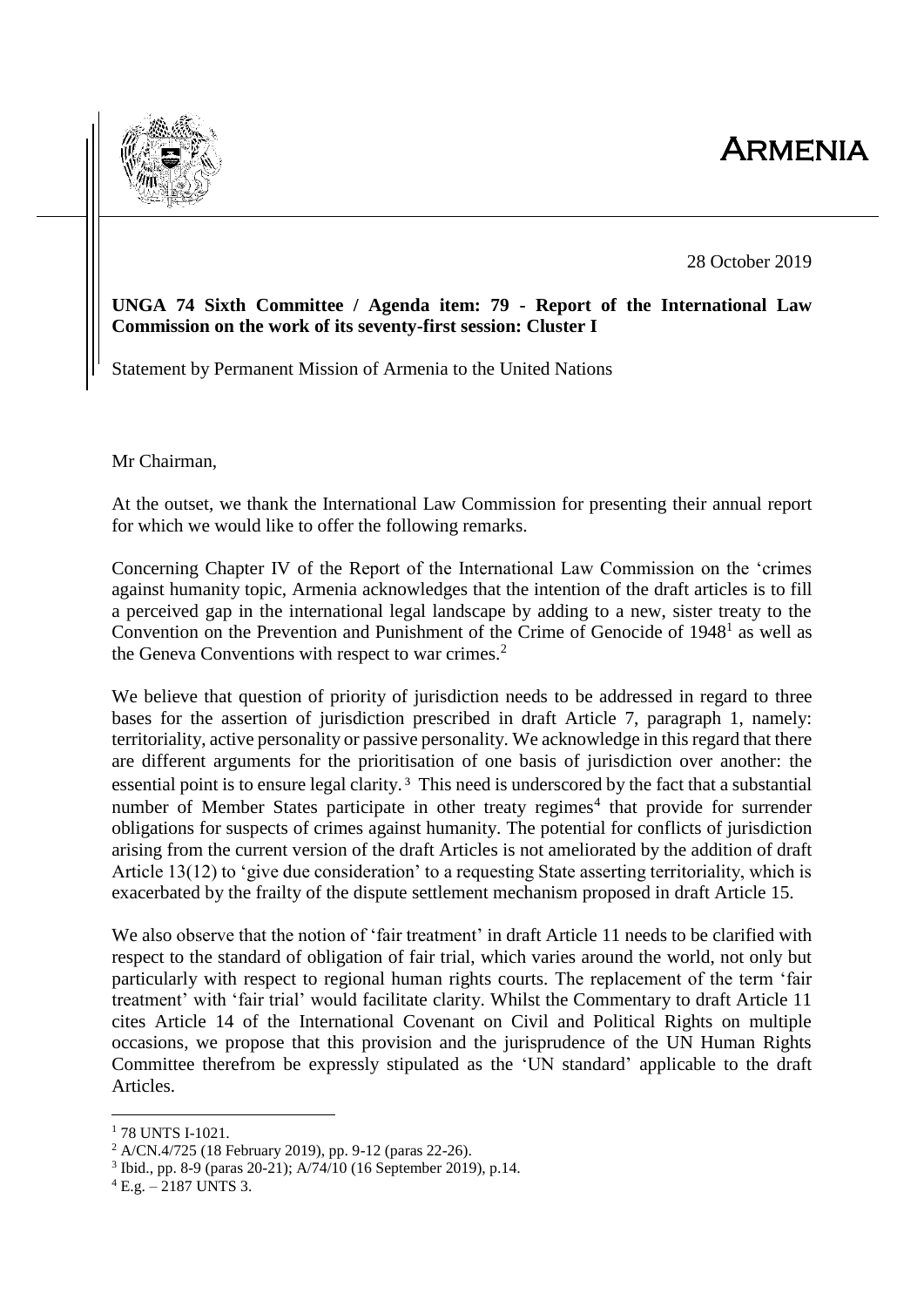For future action, we are in favour of a diplomatic conference to negotiate a convention rather than the immediate adoption of draft articles by the General Assembly. In light of the substantive concerns that we have expressed, we consider that this conference should be scheduled at a suitable time, such as three to five years from now, to allow States the opportunity to study this product of the International Law Commission in order to develop their positions.

## Mr Chairman,

Regarding the topic 'Peremptory norms of general international law (*ius cogens*)', we consider this project on a fundamental field of general international law to be a useful one. We have some concerns, however, with draft Conclusions 4 and 5 on the ostensible positive law (*ius dispositivum*) basis of peremptory norms as 'super-custom'. Rather, we assert a natural or moral law (*ius naturale*) basis, cross-referring to Conclusion 3 as well as the commentary and jurisprudence cited therein. <sup>5</sup> We recall, for example, the famous *dictum* of the International Court of Justice in the *Genocide Reservations Advisory Opinion*, cited by the Commission: 'the universal character of the condemnation of genocide…[which] shocks the conscience of mankind and results in great losses to humanity, and [which] is contrary to moral law'.<sup>6</sup> We acknowledge that practice and scholarly writings continue, confusingly, to cite both State practice and moral considerations<sup>7</sup> but we nonetheless contest the supposed basis of State consent for peremptory norms as ahistorical. This results in the illogicality of the notion that the persistent objector rule 'does not apply' to peremptory norms in draft Conclusion 14, paragraph 3, while a peremptory norm is not opposable to a State insofar as it maintains its persistent objection. 8

The issue thus arises as to *how* the moral law is to be identified and to what degree of 'commonality' or 'universality' required for identification. <sup>9</sup> Concerning draft Conclusion 7(2), a question arises whether acceptance by 'a very large majority of States' can be quantified.<sup>10</sup> The phrasing of the current draft is such that the Commission might as well adopt 'total acceptance', as the difference is so slight as to be negligible. The bar is set so high that those peremptory norms that are today generally recognised as such would not have been so recognised at the time that they were first propounded as peremptory norms. We invite the Commission to study these important questions.

A key issue is the relationship between a peremptory norm of substantive character and a positive rule of international law of procedural character. Whilst the *Jurisdictional Immunities Case* appears to definitively state that the procedural rule is not displaced by the substantive rule, <sup>11</sup> we suggest that the Commission consider this matter afresh. For example, whether it is possible for the definition of genocide *as a peremptory* norm to be enlarged beyond the

1

<sup>5</sup> Ibid., pp. 150-157 (paras 3-6, 13).

<sup>6</sup> *Reservations to the Convention on the Prevention and Punishment of the Crime of Genocide* [1951] ICJ Rep. 15, p. 23 cited in ibid., 155-156 (para. 729).

 $7$  A/74/10, 166-167 (para. 3).

<sup>8</sup> Ibid., 185 (para. 10).

<sup>&</sup>lt;sup>9</sup> Ibid., 156 (paras 14-15).

 $10$  A/74/10, pp. 167-168 (para. 6).

<sup>11</sup> *Jurisdictional Immunities of the State (Germany v. Italy, Greece Intervening)* [2012] ICJ Rep. 99, 140-142 (paras 92-97).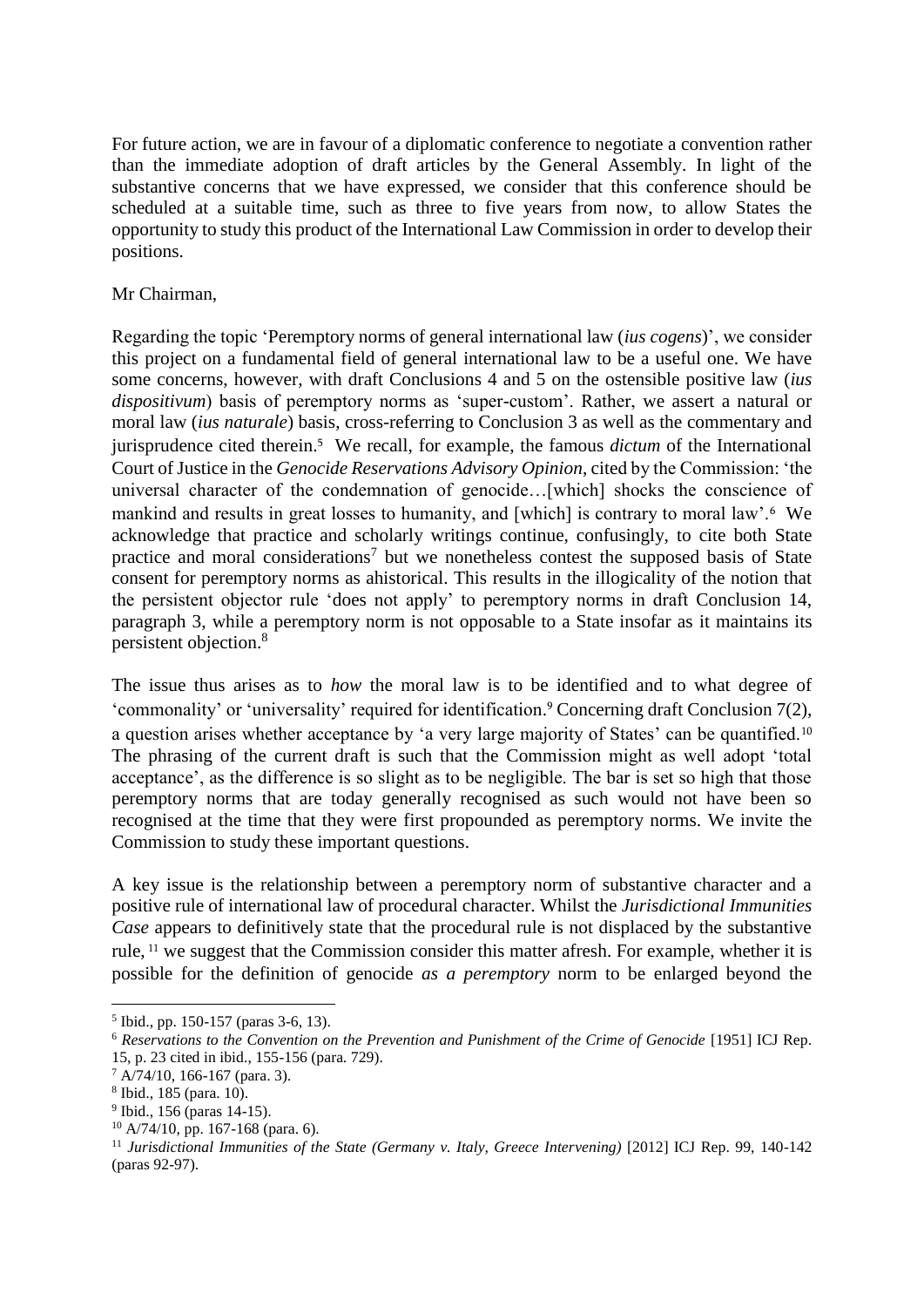definition of Article II of the Genocide Convention. If so, whether this would displace a procedural rule, such as the rule of intertemporal law for State responsibility and the rule of *nullen crimen sine lege poena* for criminal responsibility. 12

<span id="page-2-0"></span>On draft Conclusions 8 and 9, the phrase 'subsidiary means of interpretation' inverts the process by which peremptory norms have been recognised in practice. Courts, not States, have been the leaders on it, as has the International Law Commission; for example, with respect to Articles 53 and 64 of the Vienna Convention on the Law of Treaties 1969<sup>13</sup> and Articles 26, 40 and 41 of the Articles on the Responsibility of States for Internationally Wrongful Acts 2001.<sup>14</sup> Concerning draft Conclusion 11 and the debate concerning 'void in whole' or 'void in part',<sup>15</sup> we suggest that the Commission explore examples, whether from practice or hypotheticals, in which the competing policies could operate.

We support the fusion of *ius cogens* and *erga omnes* concepts in draft Conclusion 17. These are two sides of the same coin, yet much time and effort is spent on debating their theoretical relationship. We note, however, the conflict between this draft Conclusion and the notion of 'persistent objector' in draft Conclusion 14(3): in spite of the ostensible 'customary' basis of peremptory norms, the persistent objector rules does not apply to them, <sup>16</sup> yet any State has the right to invoke peremptory norms against any other State? Paradoxically, quasi-universal State consent is said to underpin peremptory norms, which nonetheless disregard the usual modalities for the application of State consent.

As other delegations have noted in this debate, these methodological problems are manifested in the indicative list of peremptory norms in draft Conclusion 23. For example, the right to selfdetermination is included by the Commission in the indicative list, yet a small minority of States contest its status as a peremptory norm. In the recent *Chagos Islands* advisory proceedings at the International Court of Justice, the Court reiterated that it has an *erga omnes*  character but did not address its peremptory status; perhaps, in part, due to the open questions concerning the identification of peremptory norms, particularly in light of the historical time periods examined in those proceedings.<sup>17</sup> Yet, some 62 States expressly asserted its peremptory status in their pleadings<sup>18</sup> while no State expressly denied it.

Whilst Armenia opines that self-determination has both customary and peremptory status, we concur with those States that have criticised draft Conclusion 23 for want of methodological coherence. As aforementioned, by the stringent 'super-custom' approach of the Commission, as a matter of empirical reality, the indicative list of peremptory norms would not have been

1

<sup>&</sup>lt;sup>12</sup> See, e.g. – App. No. 35343/05 *Vasilauskas v. Lithuania*, European Court of Human Rights (Grand Chamber), Judgment of 20 October 2015, paras 113, 165-166.

<sup>&</sup>lt;sup>13</sup> 1155 UNTS 331.

 $14$  A/56/10.

<sup>15</sup> A/74/10, pp. 177-179.

<sup>16</sup> Ibid., pp. 191-192 (paras 5-6); Articles on the Responsibility of States for Internationally Wrongful Acts 2001, above n [14,](#page-2-0) Art. 48.

<sup>&</sup>lt;sup>17</sup> *Legal Consequences of the Separation of the Chagos Archipelago from Mauritius in* 1965, International Court of Justice, Advisory Opinion of 25 February 2019, p.42 (para. 180), [https://www.icj-cij.org/files/case](https://www.icj-cij.org/files/case-related/169/169-20190225-01-00-EN.pdf)[related/169/169-20190225-01-00-EN.pdf.](https://www.icj-cij.org/files/case-related/169/169-20190225-01-00-EN.pdf)

 $\frac{18 \text{ https://www.ici-ci.org/en/case/169.}$  See, e.g. – written pleadings of Belize (pp.5, 11-12); Netherlands (pp. 2, 4, 8-9); African Union (pp.65-66); African Union (15 May 2018, p.14); South Africa (p.4); Cyprus (11 May 2018, p.5); Portugal (pp.10-11); Brazil (para. 15); Mauritius (p.205). For the oral proceedings, see CR 2018/27, p.26 (African Union); CR 2018/20, pp.47, 64 (Mauritus); CR 2018/22, pp.14-15 (South Africa); CR 2018/23, pp.46 (Brazil), 48-50 (Cyprus); CR 2018/26, pp.13 (Serbia), 18 (Thailand).